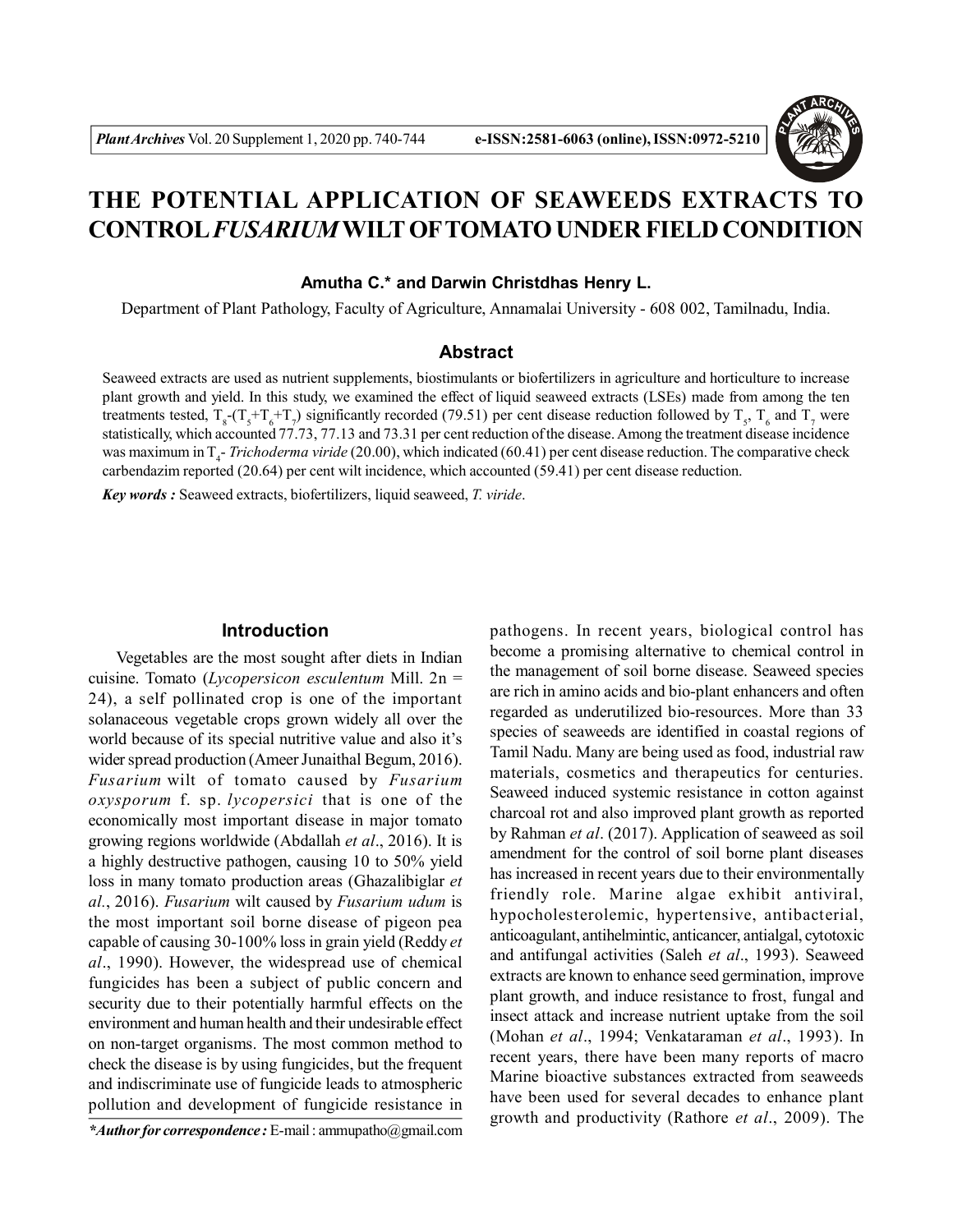Brown seaweed extract is a well known plant growth stimulator, which improves general plant health and enhances plant resistance to nematodes, pests and fungal diseases (Jayaraj *et al*., 2008).

# **Materials and Methods**

# **Survey of the incidence of** *Fusarium* **wilt disease in tomato**

A survey was undertaken during 2015-2016 in major tomato growing of Tamil Nadu viz., Tirunelveli, Madurai, Salem, Dharmapuri, Ariyalur, Cuddalore, Coimbatore, Pudukottai, Krishnagiri, Viruthunagar districts in Tamil Nadu. In each district two to three villages were selected to assess the *Fusarium* wilt incidence. The names of the villages surveyed along with districts are listed. In each village, four fields were selected and four plots in each field having an average area of ten square meters were marked at random. Total and infected plants were counted in all the selected fields and the wilt incidence was calculated by using the following formula:

Per cent disease incidence = 
$$
\frac{\text{Number of infected plants}}{\text{Total number of plants}} \times 100
$$

## **Isolation and identification of the pathogen**

The pathogen was isolated from the root and stem samples of tomato collected from the fields. The segments were surface sterilized with 10% sodium hypochloride solution for 5 min and rinsed twice with sterilized distilled water. The excised segment were then placed on sterilized filter paper to dry. After drying,0.5 cm sections were cut from both ends of the segments and the center segments placed on potato dextrose agar (PDA). The plates were incubated at  $28^{\circ}$ C for 24-48 h. Fungal colonies growing out of the stem or root segments were transferred to fresh PDA. The transfers were allowed to grow until sporulation had occurred and single spore culture was then prepared (Roslianah and Sariah, 2010).

## **Field experiments**

Two field trials were conducted in farmers' holdings comprising one at Vallampadukai in Caddulore district of Tamil Nadu during January to April 2017 to test the efficacy of seaweeds against *Fusarium* wilt disease under drip irrigation. The experiments were laid out in Randomized Block Design with nine treatments. Three replications for each treatment were maintained. Tomato PKM 1 variety was used for field experiments. In the field, the tomato seeds were seed treatment with a seaweed aqueous solution  $\omega$  10 ml/kg. Seedling dip  $\omega$ 1000ml per ha. were performed transplanted in the field.

The foliar spray of 30% seaweed aqueous carried of 45 days after transplanting. The soil application of *Trichoderma viride* at 2.5kg per ha. was done after sowing.

## **Treatment details**

 T1 - ST with *Sargassum wightii* aqueous formulation @ 10 ml/kg

T2 - ST with *Enteromorpha compressa* aqueous formulation  $\omega$  10 ml/kg

T3 - ST with *Gracillaria corticata* aqueous formulation  $\omega$  10 ml/kg

T4 - ST with *Trichoderma viride* talc 5g/pot

 $T_s$  - ST (10 ml/kg) + SD @ 1000 ml/ha+FS 20 lit/ha with *Sargassum wightii*+SA (2.5 kg/ha) Tv1

 $T_6$  - ST (10 ml/kg) + SD @ 1000 ml/ha+FS20 lit/ha With *Enteromorpha compressa*+ SA (2.5 kg/ha) Tv1

 $T_{7}$ -ST (10 ml/kg) + SD (1000 ml/ha) + FS 20 lit/ha with *Gracillaria corticata* + SA (2.5 kg/ha) Tv1

 $T_{8}$ - ST (10 ml/kg) + SD (1000 ml/ha) + FS20 lit/ha with  $T_5 + T_6 + T_7$ 

 $T_{9}$ - ST (2 g/kg) + SD (0.1%) + SA with chemical control @ 0.1% Carbendazim

 $T_{10}$ - Pathogen inoculated Control

 $T_{11}$ - Healthy control

ST : Seed Treatment SD: Seedling dip

SA : Soil application as drench

#### **Assessment of disease incidence of wilt**

Per cent disease Incidence =  $\frac{\text{Number of infected plants}}{\text{400}} \times 100$ Total number of plants

### **Yield assessment**

The seaweeds aqueous formulation of brown algae *Sargassum wightii* was tested for their efficacy on growth promotion. The yield of ripened fruits per plant was recorded.

## **Assay of lycopene content in tomato fruits**

Ten g of sample was extracted with acetone. The acetone extract was transferred to a separating funnel containing 15 ml of petroleum ether and mixed gently. The lower acetone phase was diluted with water containing five per cent sodium sulphate and then transferred to another funnel. The extraction was repeated with petroleum ether. An 68 aliquot of 5 ml was diluted to 50 ml and the colour was read at 503 nm in a spectrophotometer against petroleum ether as blank. The lycopene content of the sample was calculated by the following formula expressed as mg 100 g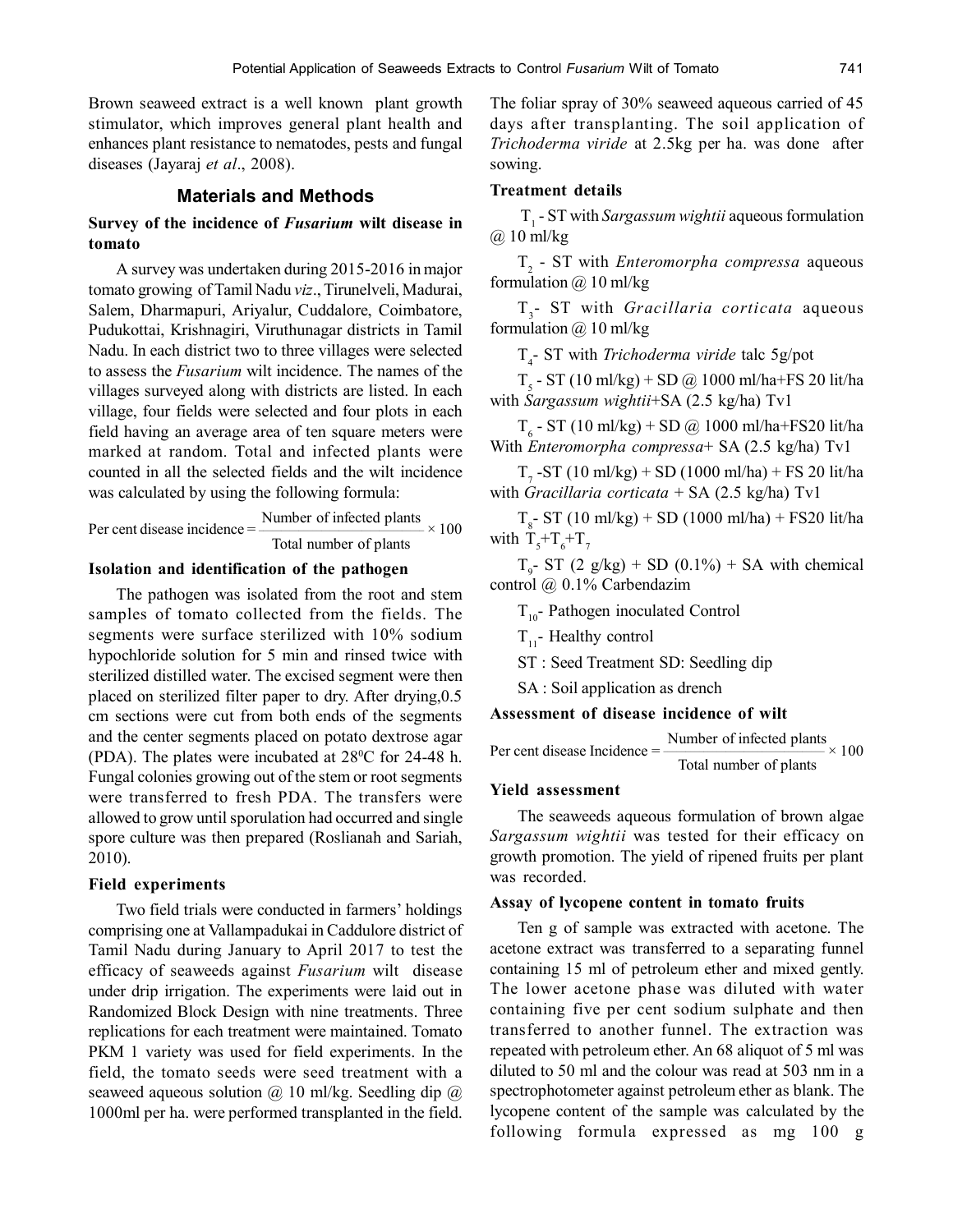spectrophotometer against petroleum ether as blank. The lycopene content of the sample was calculated by the following formula expressed as mg

100 g<sup>-1</sup>.3.1206  $\times$  O.D value of sample  $\times$  volume made up  $\times$  dilution  $\times$  100 \_\_\_\_\_\_\_\_\_\_\_\_\_\_\_\_\_\_\_\_\_\_\_\_\_\_\_\_\_\_\_\_\_\_\_\_\_\_\_\_\_\_\_\_\_\_\_\_\_\_\_\_\_\_\_\_\_\_\_\_\_\_\_\_\_\_

 $1.0 \times$  weight of sample  $\times 100$ 

## **Results**

# **Efficacy of seaweeds and biocontrol agent, chemicals and their combination against incidence of wilt disease and growth parameters of tomato in field condition**

Among the ten treatments tested,  $T_s (T_s + T_6 + T_7)$ significantly recorded 79.51 per cent disease reduction followed by  $T_5$ ,  $T_6$  and  $T_7$  were statistically, which accounted 77.73, 77.13 and 73.31 per cent reduction of the disease. Among the treatment disease incidence was maximum in *Trichoderma viride* (20.00 per cent), which indicated 60.41 per cent disease reduction. The comparative check carbendazim reported 20.64 per cent wilt incidence which accounted 59.14 per cent disease reduction (table 1). The treatment  $T_8$  ( $T_5+T_6+T_7$ ) was found to increase the shoot length of 38.93 cm and root length (8.95 cm) with more number of fruits (16.00) than other treatments. The treatment T<sub>4</sub>- *Trichoderma viride* was found to be least effective in respect of growth parameters (table 2). Tomato yield was highest in the treatment  $T_s(T_s+T_s+T_7)$ , which recorded kg/ha with C:B ratio 1:4.39 (table 3).

# **Discussion**

In the present study, application of seaweeds as consortial fertilizers was more effective in suppressing the wilt of tomato caused by *F.o.*f.sp*. lycopersici* rather than individual application of seaweeds under field condition. The maximum  $T_8$ -(SA+FS+SD with  $T_5 + T_6$  +  $T_7$ ) significantly recorded (79.51) per cent disease reduction followed by  $T_5$ ,  $T_6$  and  $T_7$  were statistically which accounted (.73, 77.13 and 73.31 per cent reduction) of the disease Consortial formulation of  $T_3$ ,  $T_4$  and  $T_9$ recorded the least disease incidence of wilt under field condition. The tomato plants were inoculated with *F. oxysporum* to test the capability of the fungus producing disease symptoms in tomato *in vivo*. In the present study the inoculated plant showed wilting symptoms and percentage of disease incidence was (62.64%) (Nesrain Abdul Karem Al-Mekhlafi *et al*., 2019). In the present day world, the seaweed fertilizers are often found to be more successful that the chemical fertilizers. The brown pigments of Phaeophytes is due to the dominance of xanthophylls and fucoxanthin pigments and the reason

|           |                                                                                                                   |             |              | Disease incidence (%) |              |              |                               | Mean                       | Percent                         |
|-----------|-------------------------------------------------------------------------------------------------------------------|-------------|--------------|-----------------------|--------------|--------------|-------------------------------|----------------------------|---------------------------------|
|           | S.no. Treatments                                                                                                  | 10 DAS      | 25 DAS       | 40 DAS                | 55 DAS       | 70 DAS       | 85DAS                         | incidence $(%)$<br>disease | reduction over<br>control $(%)$ |
|           | ST with Sargassum wightii                                                                                         | 3.05(10.05  | 6.67(14.96)  | 10.12(18.54)          | 15.50(23.18) | 20.18(26.69) | 29.62(32.97)                  | 14.19                      | 71.91e                          |
|           | <b>ST</b> with <i>Enteromorpha compressa</i>                                                                      | 2.48(9.06   | 7.75(16.16)  | 10.46(18.87)          | 15.77(23.39) | 25.50(30.33) | 32.48(34.74)                  | 15.74                      | 68.84f                          |
|           | <b>ST</b> with Gracillaria corticata                                                                              | 3.82(11.27) | 9.45(17.90)  | 12.68(20.86)          | 16.78(24.18) | 26.35(30.88) | 30.42(33.47)                  | 16.58                      | 67.18                           |
|           | <b>ST</b> with <i>Trichoderma viride</i> ,                                                                        | 3.95(11.46) | 11.44(19.76) | 18.72(25.63)          | 21.65(27.73) | 29.72(33.03) | 34.56(36.00)                  | 20.00                      | 60.41                           |
|           | $S_A + FSS + SD width 11 + T4$                                                                                    | 3.25(10.38) | 5.22(13.20)  | 9.55(18.00)           | 11.46(17.57) | 17.92(20.63) | 20.12(25.17)                  | 11.25                      | 77.73                           |
|           | $S_A + F S + S D$ with $T2 + T4$                                                                                  | 2.15(8.43)  | 5.79(13.92)  | 9.12(17.57)           | 12.42(20.63) | 18.10(25.17) | 21.76(27.80)                  | 11.55                      | 77.13                           |
|           | $S_A + F S + S D$ with $T3 + T4$                                                                                  | 3.34(10.53  | 6.25(14.47)  | 9.75(18.19)           | 11.92(20.19) | 20.18(26.69) | 29.44(32.86)                  | 13.48                      | 73.31                           |
| œ         | $S_A + FS + SD$ with $TS + T6 + T7$                                                                               | 0.75(4.96   | 4.86(12.73)  | 9.72(18.16)           | 11.00(19.37) |              | $16.00(23.57)$   19.77(26.40) | 10.35                      | 79.51                           |
|           | Carbendazim (0.1%                                                                                                 | 2.6009.27   | 9.18(17.63)  | 17.65(24.84)          | 22.50(28.31) | 32.56(34.79) | 39.40(38.88)                  | 20.64                      | 59.14                           |
| $\dot{=}$ | Control                                                                                                           | 17.68       | 29.45        | 38.92                 | 54.69        | 72.87        | 85.96                         | 50.52                      |                                 |
|           | *Mean of three replications, Figure in the parentheses are arc sine transformed values, $DAS = Day$ After Sowing. |             |              |                       |              |              |                               |                            |                                 |

| ean of three replications, Figure in the parentheses are are sine transformed values. DAS = Days After Sowing |                       |
|---------------------------------------------------------------------------------------------------------------|-----------------------|
|                                                                                                               |                       |
|                                                                                                               |                       |
|                                                                                                               |                       |
|                                                                                                               |                       |
|                                                                                                               | $\overline{P} = 0.05$ |
|                                                                                                               |                       |
|                                                                                                               |                       |

**Treatments = 0.45, Days = 0.25, Treatments × Days = 1.87** Freatments =  $0.45$ , Days = 0.25, Treatments  $\times$  Days = 1.87 **CD (P = 0.05)**  $\left( 10 \right) \left( 1 - 0.05 \right)$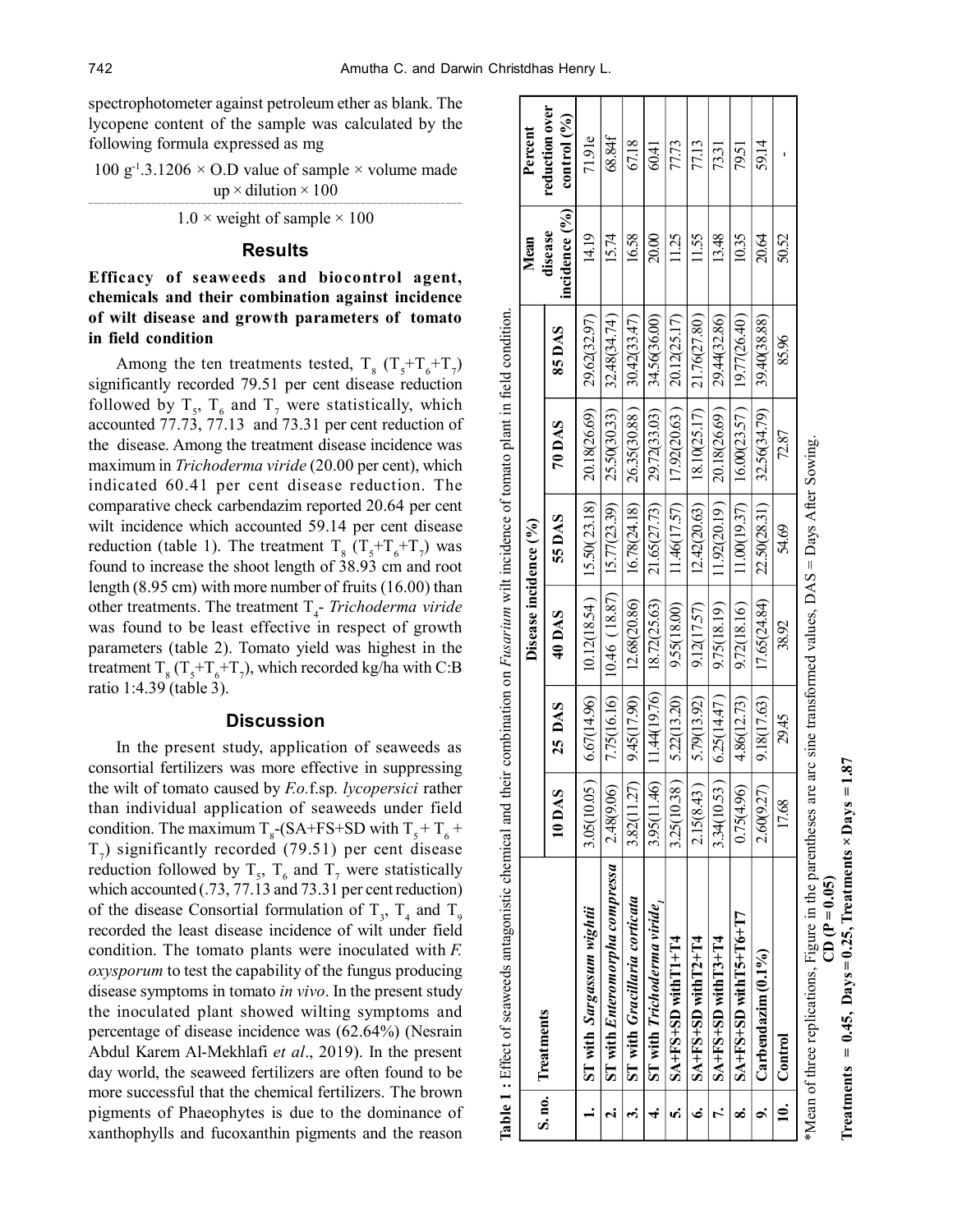| S. no.          | <b>Treatments</b>                           | Shoot length $(cm)^*$ | Root length $(cm)^*$ | Number of fruits /plant* |  |
|-----------------|---------------------------------------------|-----------------------|----------------------|--------------------------|--|
|                 | <b>ST</b> with Sargassum wightii            | 33.45                 | 7.79                 | 10.00                    |  |
| 2               | ST with Enteromorpha compressa              | 33.37                 | 7.22                 | 8.33                     |  |
| 3               | <b>ST</b> with <i>Gracillaria corticata</i> | 32.24                 | 6.42                 | 7.00                     |  |
| $\overline{4}$  | ST with Trichoderma viride,                 | 28.56                 | 5.34                 | 6.33                     |  |
| 5               | SA+FS+SD with T1+T4                         | 37.43                 | 8.86                 | 15.00                    |  |
| 6               | SA+FS+SD with T2+T4                         | 36.23                 | 8.76                 | 14.33                    |  |
| 7               | $SA + FS + SD$ with $T3 + T4$               | 35.52                 | 7.98                 | 12.00                    |  |
| 8               | SA+FS+SD with T5+T6+T7                      | 38.93                 | 8.95                 | 16.00                    |  |
| 9               | Carbendazim $(0.1\%)$                       | 25.64                 | 5.27                 | 6.00                     |  |
| 10 <sup>°</sup> | <b>Control</b>                              | 22.85                 | 5.15                 | 5.00                     |  |
|                 | $CD(P=0.05)$                                | 0.58                  | 0.15                 | 0.08                     |  |

**Table 2 :** Effects of seaweeds, antagonists and their combination on growth parameter of tomato plant in field condition.

\* Mean of three replications.

**Table 3 :** Yield of tomato in field condition and cost benefit ratio.

| <b>Treatments</b>              | <b>Yield Kg/Plot</b> | Fruit yieldt/ha | Percent increasein yield | C:B ratio |
|--------------------------------|----------------------|-----------------|--------------------------|-----------|
| ST with Sargassum wightii      | 47.75                | 48.00           | 10.70                    | 1:2.92    |
| ST with Enteromorpha compressa | 45.15                | 46.25           | 7.67                     | 1:2.85    |
| ST with Gracillaria corticata  | 44.00                | 45.90           | 15.76                    | 1:2.57    |
| ST with Trichoderma viride,    | 42.00                | 44.90           | 18.68                    | 1:2.54    |
| SA+FS+SD withT1+T4             | 62.55                | 55.54           | 8.00                     | 1:3.23    |
| SA+FS+SD withT2+T4             | 50.55                | 52.60           | 9.48                     | 1:3.20    |
| SA+FS+SD withT3+T4             | 48.00                | 50.55           | 8.16                     | 1:3.05    |
| SA+FS+SD withT5+T6+T7          | 60.10                | 58.65           | 5.30                     | 1:3.40    |
| Carbendazim $(0.1\%)$          | 40.00                | 40.00           | 10.00                    | 1:1.45    |
| Control                        | 33.67                | 36.86           | -                        |           |

\* Mean of three replications

for red color in Rodophytes is due to phycoerythrin pigment. The present study intends to investigate the effect of Seaweed Liquid Fertilizer (SLF) prepared from *G. textorii* and *H. musciformis* on the seed germination, growth and fruit development of various vegetable crops such as Brinjal, Tomato. In the developing world, the use of seaweed liquid fertilizer should be urged to avoid environmental pollution by heavy doses of chemical fertilizer in the soil. The growth enhancing potential of seaweeds might be attributed to the presence of carbohydrates, phenylacetic acid (Taylor and Wilkinson, 1997). There are several workers have been reported on the efficacy of seaweed extracts against fungal pathogens (Norrie *et al*., 2002; Jayaraet *et al*., 2008). *F. oxysporum* f. sp. *lycopersici* were found to be less sensitive to *N. glauca* organic extracts as compared to aqueous extracts (Asma Rinez *et al*., 2012). Biostimulants are organic matters, when applied in small amount can enhance plant growth, while efficacy of traditional plant nutrients are unable to produce similar benefits (Hamed *et al*., 2017).

Some seaweed besides suppressing root rotting fungi and root knot nematode also improved plant growth. Seaweed has been used as biostimulant in agriculture that enhanced plant growth and yield. Interest in the application of seaweed extract has been increasing recently due to their plant growth promoting properties, triggering disease resistance pathway and increasing stress tolerance (Arioli *et al*., 2015). In field experiments, application of seaweed as a soil amendment caused a marked reduction of pathogenic fungi and root knot nematode on cotton roots. The suppressive effect of seaweed on root pathogens is comparable with commercial fungicide and nematicide in reducing the fungal root infection, nematode galls on roots and nematode population in soil around roots (Vicar Sultana *et al.*, 2018).

# **Acknowledgments**

The authors wish to thank Role of marine macroalgae in plant protection and improvement for sustainable agriculture technology, for facilities provided to conduct this research work.